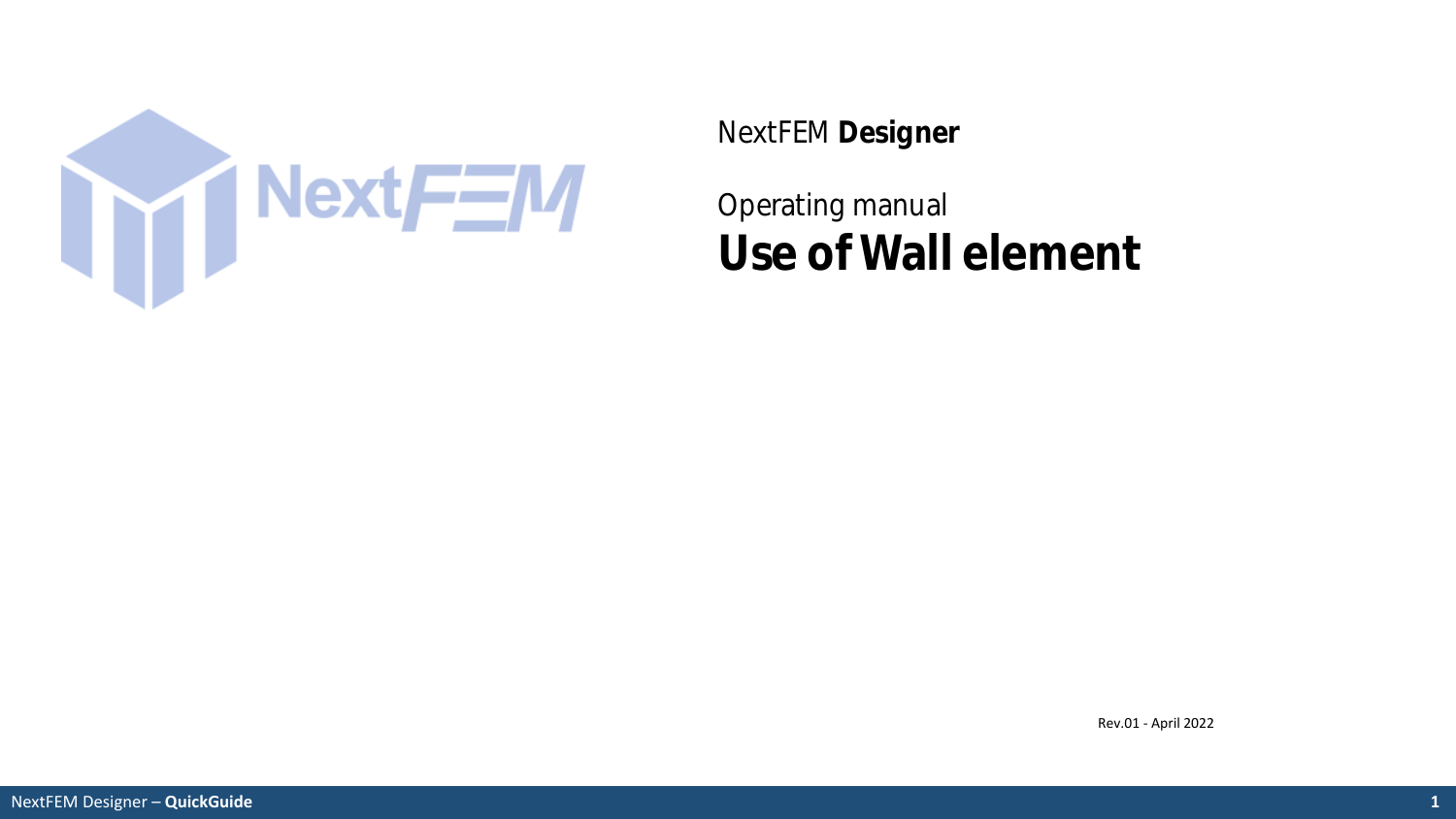## **The Wall element**

The Wall macro-element is designed for the two-dimensional representation of reinforced concrete and masonry walls.

It consists of a Quad element with the appropriate cross-section (thickness) which is translated in the analysis phase into the assembly of a beam with rigid arms at the ends.

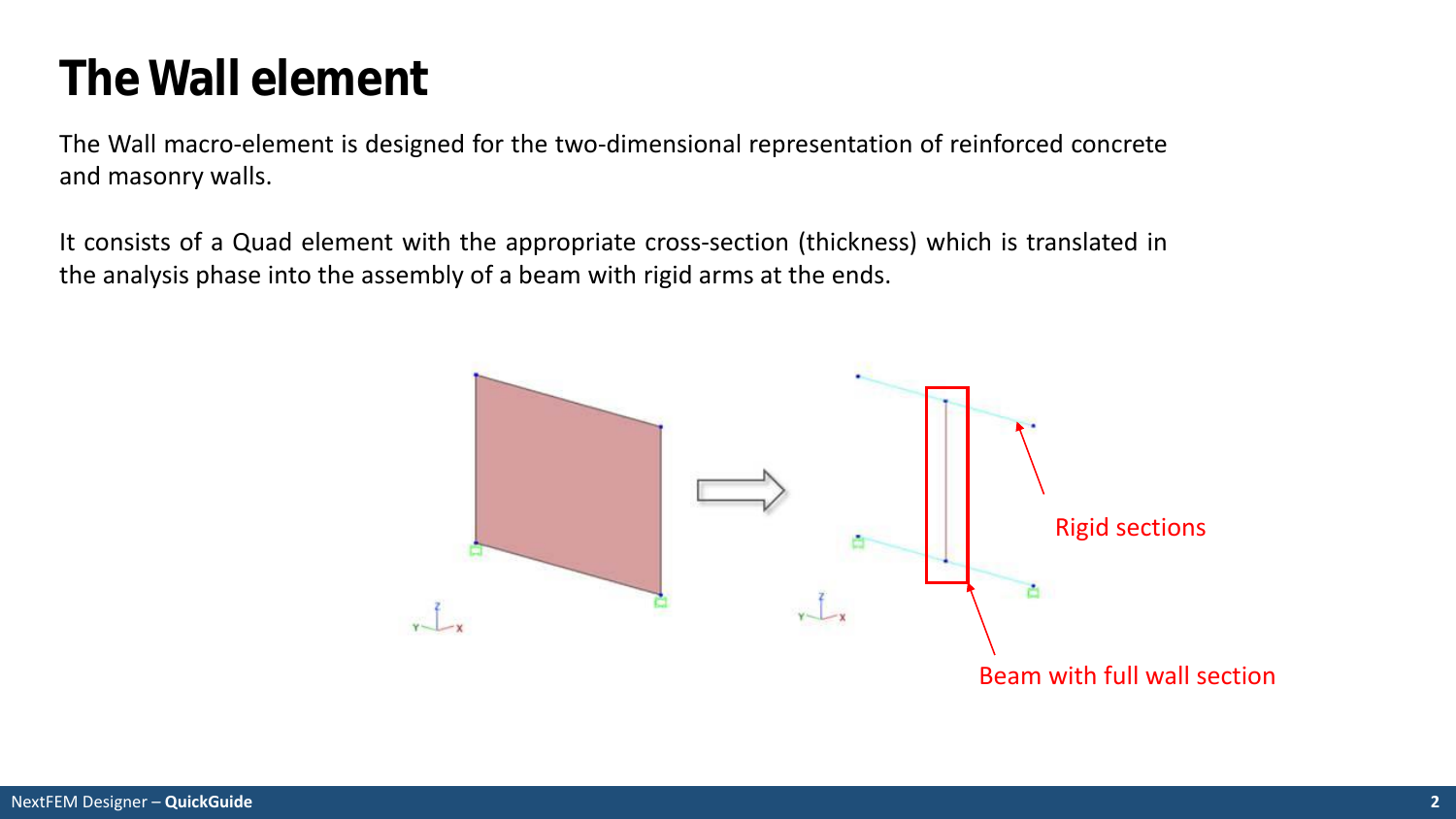# **The Wall element**

The element can represent both vertical walls and floor strips, depending on the orientation of the local y-axis (vertical or horizontal).

To see the local axes, use the **View / Local axes** command.



| Rotate local axes                                                              |        |              | × |
|--------------------------------------------------------------------------------|--------|--------------|---|
| Nodal LCS for BCs and reactions                                                |        |              |   |
| 1.00 $\pm$   0.00 $\pm$   0.00 $\pm$<br>Local x axis                           |        |              |   |
| $0.00$ $\rightarrow$ $1.00$ $\rightarrow$ $0.00$ $\rightarrow$<br>Local y axis |        |              |   |
|                                                                                | Remove | <b>Apply</b> |   |
| Linear elements                                                                |        |              |   |
| Section rotation angle for selected elements:                                  |        |              |   |
| Ηm<br>0.00                                                                     |        | <b>Apply</b> |   |
| Planar elements                                                                |        |              |   |
| C Planar axes rotation angle for selected elements:                            |        |              |   |
| - M<br>360.00                                                                  |        |              |   |
| Align 1st axis to spatial vector:                                              |        |              |   |
| × 1.00 극 Y 0.00 극 Z 0.00 극                                                     |        |              |   |
| Rotate nodal connectivity:                                                     | 90     |              | n |
|                                                                                |        | <b>Apply</b> |   |

With the **Assign / Local axes rotation** mask it is possible to rotate the element y-axis.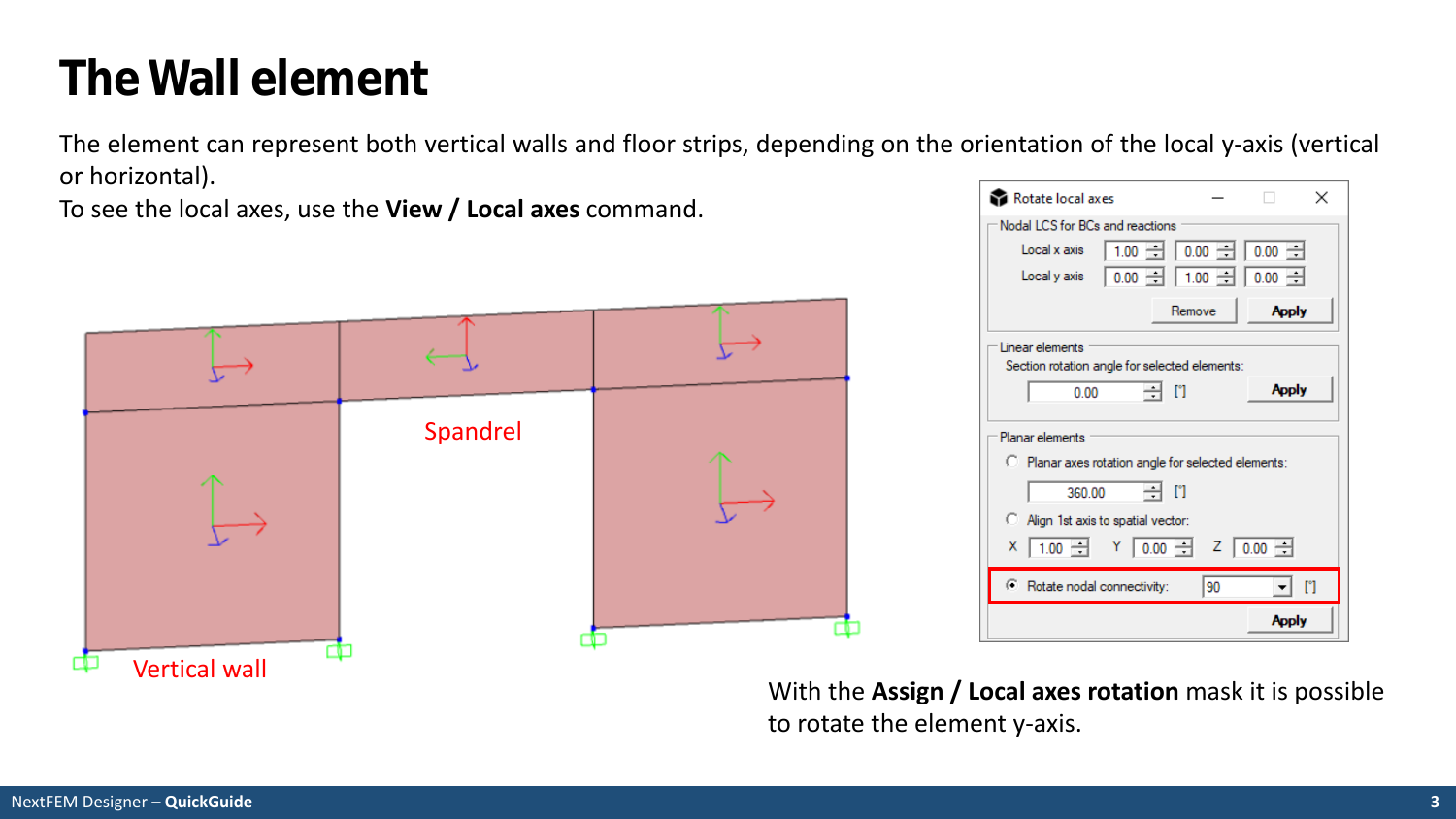### **Available macro-nutrients**

NextFEM Designer has several types of macro elements, such as:

**Wall**, suitable for elastic response of walls or bands. Accepts the insertion of plastic hinges;

- **∕ masonryWall**, suitable for non-linear in-plane and out-of-plane response of masonry walls;
- $\checkmark$  rigidWall, to represent a rigid wall.

With the command **Edit / Mesh tools / Expand macroelements,** it is possible to replace all macroelements in the model. ATTENTION: once the model has been saved, this operation is not reversible.

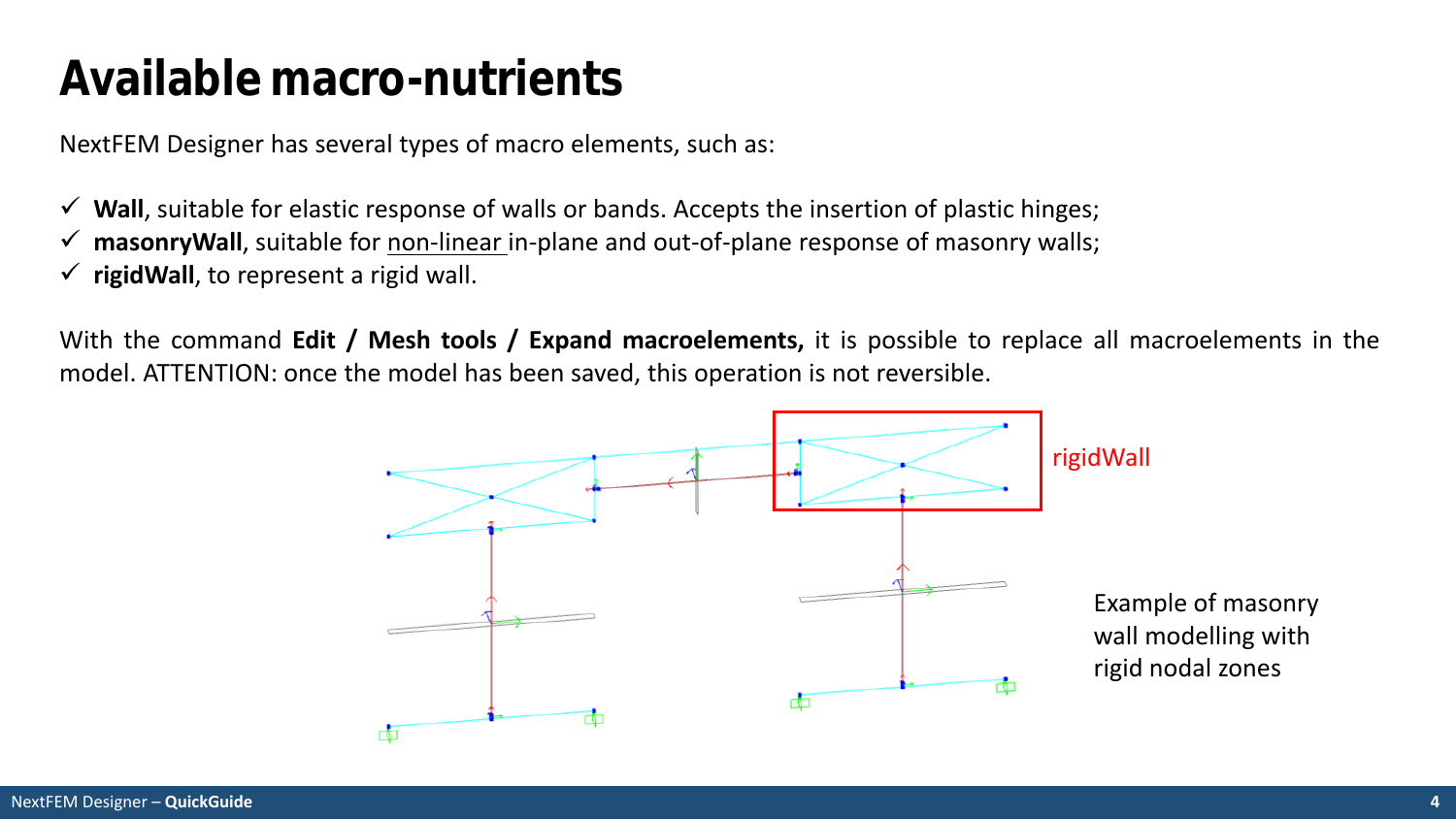# **Inserting a Wall element**

- I. Drawing a Quad element, with its own section (thickness)
- II. Select drawn Quads
- III. Open the window **Assignment / Item properties** (or SHIFT + right mouse button)
- IV. Select **wall** from the bottom drop-down list and press *Apply*

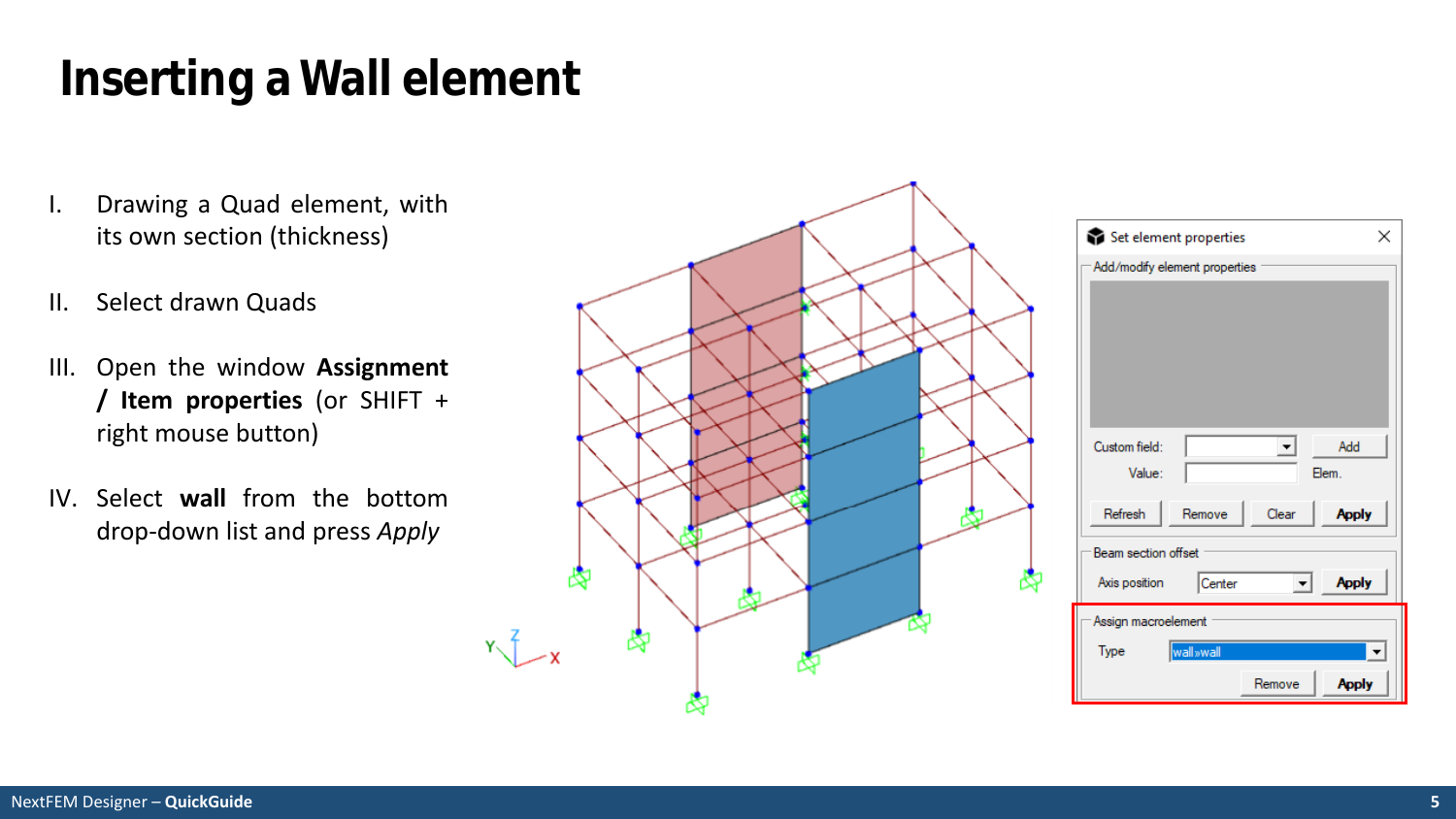### **Wall element - results**

Stress diagrams are available for *wall* and *masonryWall* elements.



For non-linear modelling of masonry, it is possible to use:

- $\checkmark$  Wall with plastic hinges for masonry
- $\checkmark$  masonryWall, where strength changes with normal stress in masonry tongues

The **MasonryCheck** module is required to use *masonryWall*.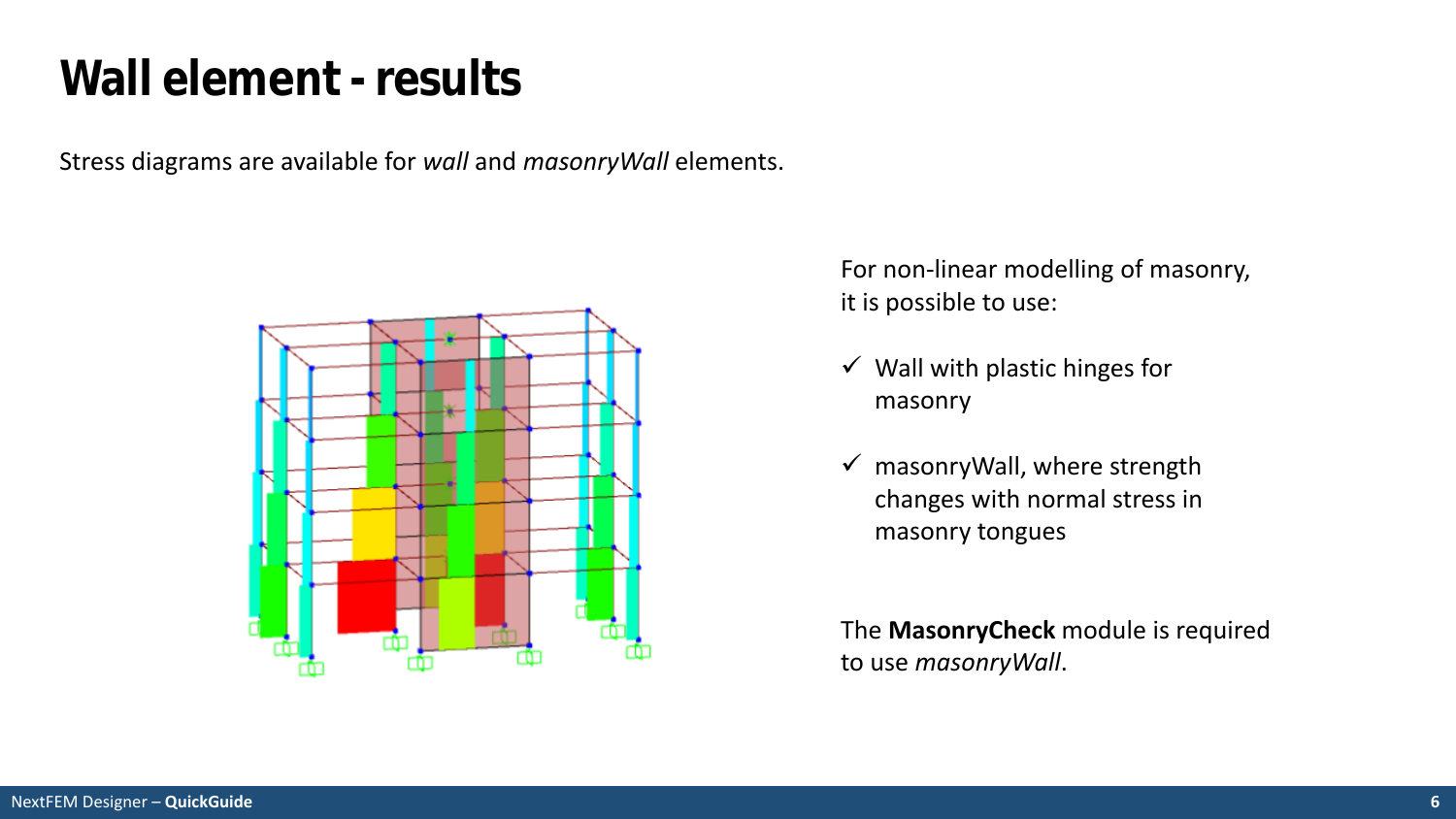#### **Wall element**

Some considerations:

- $\checkmark$  Care must be taken when modelling r.c. and masonry walls with common nodes: the difference in stiffness between the two materials may lead to unpredictable responses of the less rigid element (e.g. moment in plane accentuated instead of compression from vertical loads)
- $\checkmark$  The verification for Wall elements is carried out in the same way as for beams or groups of flat elements with section cuts, without distinction. It is therefore possible to proceed as usual
- $\checkmark$  The Wall element does not transform the model into an equivalent frame; especially in the case of masonry, the traditional rules for the equivalent frame typically result in larger deformable zones. However, the linear and non-linear response of the 2 models is comparable.
- $\checkmark$  It is advisable to use Wall elements with a form ratio that is in any case limited, in order to avoid representations that are too rigid in relation to vertical shear due to rigid sections in series at deck level.